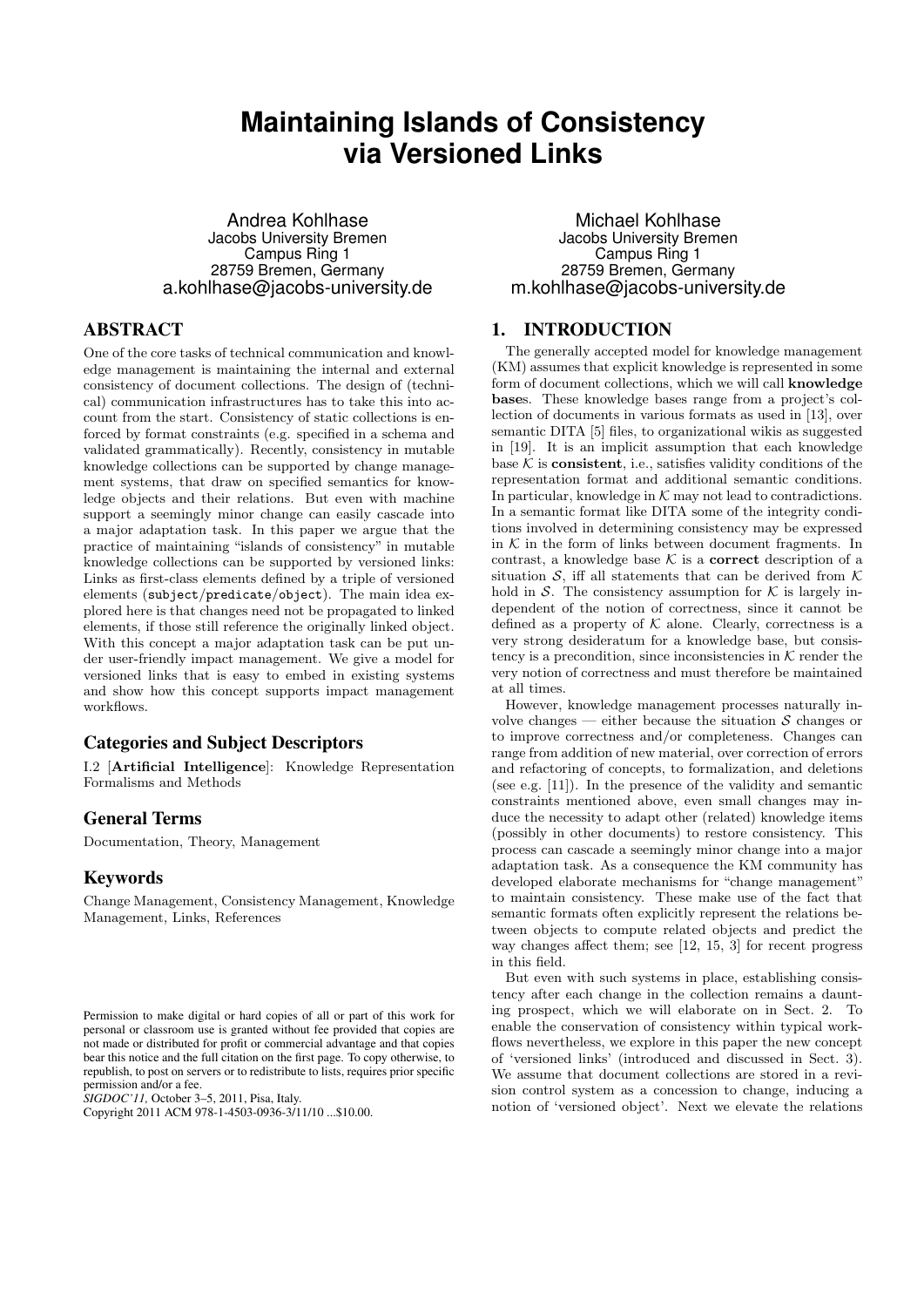between versioned objects to first-class citizens and obtain versioned links as triples (subject/predicate/object) in Sect. 3. Naturally, they are versioned as well, so that links and their components carry an independent revision number. The main idea explored in this paper is that changes need not be propagated to linked objects, but can continue to reference the originally linked object. Moreover, in Sect. 4 we argue along a DITA use case that versioned links are closer to current authoring practices with "islands of consistency" that allow for a more flexible change management in actual workflows. Sect. 5 concludes the paper.

## 2. CHANGE MANAGEMENT AND CONSIS-**TENCY**

Change management (CM) comprises all the knowledge management tasks that are concerned with the consequences of modifications, particularly with respect to the consistency of the underlying knowledge base. For the purposes of this paper we assume that it is organized in three recursively applicable (and possibly empty) phases:

- Change Impact Analysis (CIA) For a given change of an artifact A, a change impact analysis draws on dependency information for artifacts and results in a set of affected items. A CIA may be used for multiple purposes. For example, it can be consulted in order to assess the acceptability of a change by predicting the size of its impact (e.g. with a change propagation index as in [8]). This becomes relevant e.g. in software production or migration. Other purposes consist in acting on found impacts via impact management processes.
- Automatic Impact Management builds on propagation rules and change patterns afforded by the underlying ontology and can be automatically executed by the system. Note that distinct underlying ontologies supply different relationships between objects and thus distinct notions of dependency.
- Manual Impact Management Here, the user decides for each potentially affected object found by the CIA whether they need to be modified or not. This process needs to be supported by the system and user interfaces to be feasible in practice, e.g. with services that present the relationships leading to this point as in [6].

Typically, a change management process performs a CIA for an artifact first, then an automatic and thereafter manual impact management are applied iteratively on the CIA data (see for example [9, 175ff.]). Note that links are made heavy use of, but it is not clear what happens if a link itself was changed: Is the CIA based on the old or the new link or even both links? We see directly that change management for links as versioned objects is not sufficient, they rather need to be treated as first-class objects. The process by which a change of an artifact yields sequential changes (as well as its product) is often called propagation of change in the literature (e.g. [9, 8, 3]).

To get a feeling for the consistency issues involved consider a document collection  $K$  of DITA files, which formalize the scenario "Getting Ready for the Day" as in Fig. 1. In particular, there are concepts coffeeMachine, and coffee, which are used in a task morningProcedure, that describes the suggested procedure for getting ready for the day.

In Fig. 2 we consider three changes with distinct propagation consequences:

- "id" changed: Here, we consider the case where an author of  $K$  changed the value of the id attribute of the concept coffeeMachine e.g. to "coffeeMaker". Then the change results via an automatic impact management in automatic updates from all references to coffeeMachine to coffeeMaker. This process of automatic propagation yields a consistent document collection.
- "link" changed: Now, let us look at the consequences if the related link (in the concept coffeeMachine) to the Wikipedia entry for "Coffeemaker" http://en. wikipedia.org/wiki/Coffeemaker is changed to "Coffeepreparation". The automatic impact management can determine that changes in related-links do not have consequences for tasks using the changed concept, but it cannot decide automatically whether the corresponding linktext element needs to be updated or not. Here, we speak of semi-automatic propagation, which leaves  $K$  in a possibly inconsistent state.
- "xref" changed: Finally, we envision a modification of the reference to the concept coffee within the concept coffeeMachine to a concept decaf. This means that the coffee machine is modified into a decaf machine, which might have consequences for the task morningProcedure. Moreover, the informal descriptions within conbody might also need to be adapted. Here, the author herself has to decide on necessary updates, that is a manual propagation of change is asked for. As the state of  $K$  is unclear, it may or it may not be consistent.

Note that impact management can easily become more and more complex as new change events are triggered by propagated changes. In general, there are the following concerns about change management of collections:

- Most changes are rather informal (i.e., concerning informal text "tweaking a bit here and there") and must be treated manually (automation would be an AI-hard problem). As a consequence the triggered (manual) impact management cascade can easily outgrow the user's cognitive limits: Giffin et al. reported for example a maximum of 2579 linked changes [8, p. 16] in a Software Engineering study over an 8-year course. Fortunately though, they found "the majority  $\beta$ ... to be  $\ldots$  comprised of less than 10 changes".
- Even in formal systems rules for automatic modification after certain types of change are hard to conceive.
- Automatic impact management might be explicitly objectionable in many workflows ; for instance, in cooperative mathematical processes different (e.g. evolving) assumptions in theorems occur frequently and have distinct consequences. Thus a global consistency may be cumbersome and even harmful in the creative process. An author might willingly commit an inconsistent document collection, as long as the document in question or some part of it stays consistent, and global consistency can be achieved for publication.
- Storage with version management alone does not make consistency management tractable if commit policies assume semantic validity requirements. In [13] for example we resorted to a relaxed formalization tool to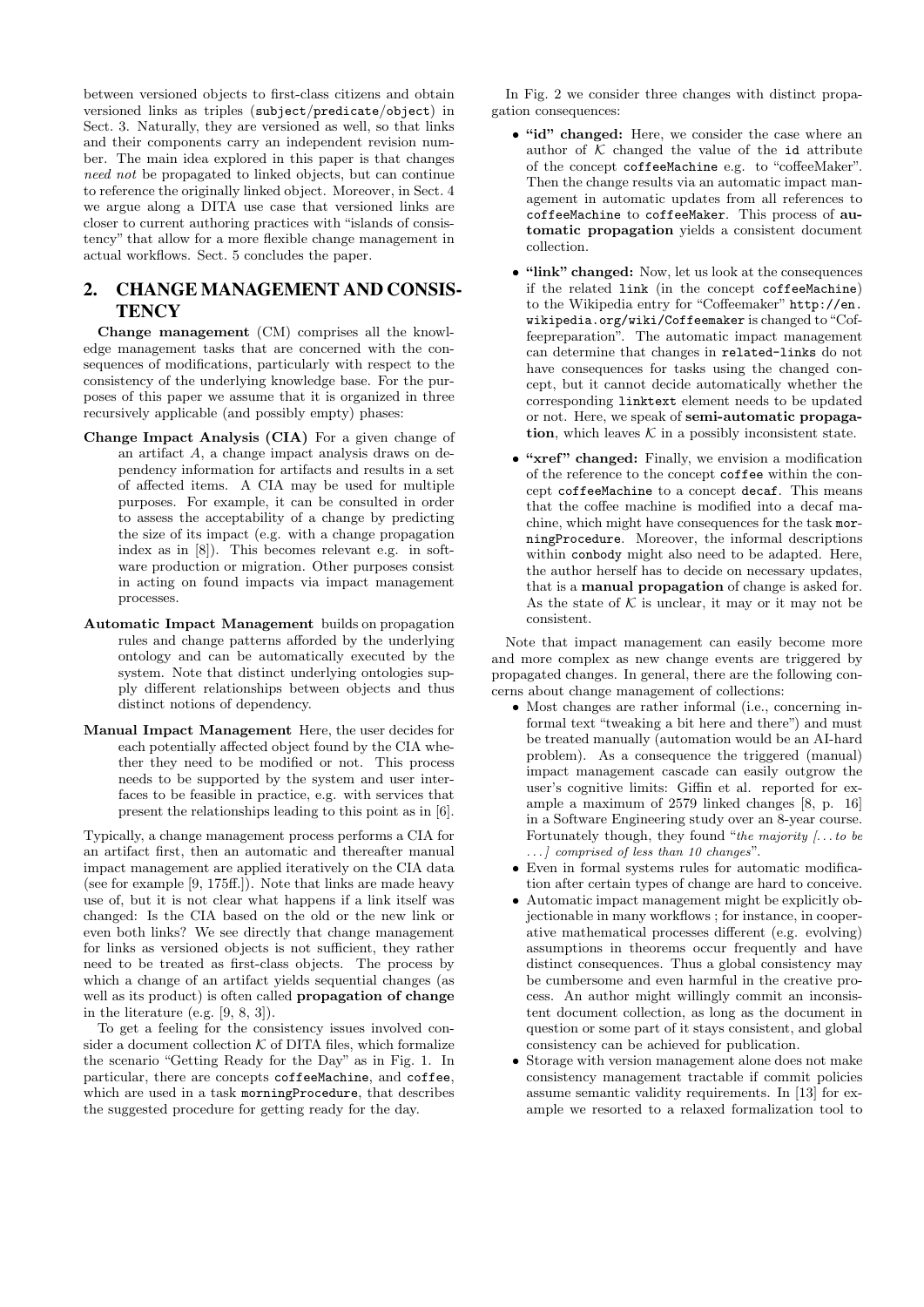

Figure 1: Our CIA Scenario in DITA Format: "Getting ready for the day"

overcome consistency requirements in early development phases.

This leaves us with the questions where consistency management has its rightful place in collection workflows, and what a sensible scope of it would be. We recommend that this should be left to the user; the next section provides us with the necessary tools.

## 3. CHANGE MANAGEMENT WITH VERSIONED LINKS

We have seen that inconsistency issues often arise because changes in one place in a knowledge base  $K$  affect linked objects in other places, which if adapted to the original change trigger affects at yet another set of linked objects in yet other places in  $K$  and so on. The idea for improved handling of changes is that changes need not be propagated to linked objects if the original link itself continues to exist. Instead of resolving links late, i.e., resolving links according to current objects, one can resolve links early, i.e., resolving links according to the objects one started out with.

Termed this way, one can see easily that the technique of "late binding" (also called dynamic/name binding) in programming languages in Software Engineering, where the method being called upon an object is looked up by its name at runtime, is used in a similar situation. Indeed, it comes with similar problems of inconsistencies, which often lead directly to compiler errors. There, late binding problems are treated e.g. by links to versioned packages. Packages are collections of inter-related files intended for re-use in other packages, their internal references are kept in sync. When a new version of a package is released, dependent packages may be

ported to it. In the packages approach links are treated as package metadata and deployment problems are mitigated by specialized package management systems building on this metadata. The introduction of versioned links to a document collection  $K$  can be seen as a carry-over of a latebinding-problem solution developed in Software Engineering extended by a finer granularity.

Concretely, we suggest to make use of two facts:  $i$ ) Revision control systems (RCS) give access to old revisions, in particular, access to objects in old revisions to which other objects are consistently linked.<sup>1</sup> *ii*) The advent of versioned query interfaces like [21, 7] enable access to versioned objects. In particular, the (platonic) concept of "the" object with identifier  $\mathcal O$  is refined to the set of (concrete) objects  $\mathcal O$  with distinct revision numbers, therefore links can point to such versioned objects.

To make the discussion more precise, we will now define the concepts involved more formally, starting out with a simplified version of the notion of fs-trees and version control systems developed in [15], which we will review now.

#### 3.1 fs-Trees and RCS Repositories

We will use *fs*-trees as a unifying notion of file system trees and semi-structured (XML) documents that abstracts from particular file system implementations and encodings.

In a nutshell, an fs-tree is an ordered, typed, labeled tree, whose edges are labeled with (directory/element) names and its leaves with strings (which either correspond to text files

<sup>&</sup>lt;sup>1</sup>In this paper we assume a concept of global revisions as employed e.g. in the Subversion system [17]. There, any commit to the repository increments the revision number.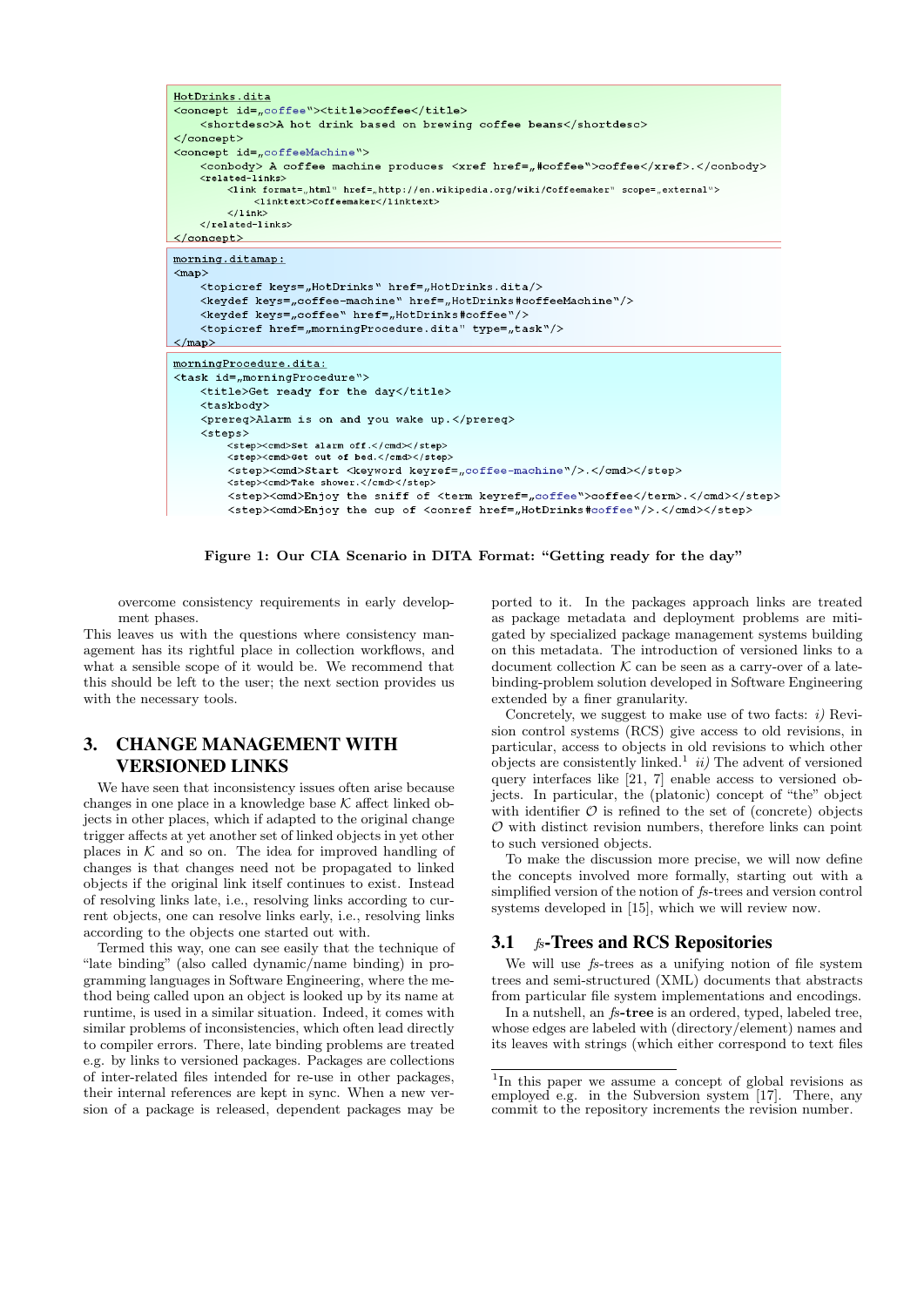

Figure 2: Change Management and Consistency

or text nodes in  $XML$ <sup>2</sup>. The node types distinguish nodes into directories, files, XML elements, and XML attributes, and carry constraints that make them faithful models of file systems and XML files.

The main property we will use in this paper is that any node/subtree in an  $f_s$ -tree  $\mathcal T$  can be addressed by a unique name path, i.e., a sequence  $\pi = a_1 / \cdots / a_k$  of names  $a_i$ . We write  $T/\pi$  for the fs-subtree of  $\mathcal T$  rooted at  $\pi$ . Note that for a given fs-tree  $\mathcal{T}$ , a subtree  $\mathcal{T}/\pi$  is either a directory, a file, or an XML fragment/subtree. Note furthermore, that name paths in fs-trees directly map to (file) URIs with XPath fragment identifiers. Thus any name path  $\pi$  is of the form  $\delta/\rho$ , where  $\delta$  is a **directory path** (i.e., a name path where all names are directory names) and  $\rho$  is a **fragment** identifier (i.e., a name path, where all names are XML element names).

If we denote the set of all  $f_s$ -trees by  $\mathcal{FS}$ , we can represent a version control repository as a partial function  $\mathcal{R}: \mathbb{N} \to \mathcal{F}S$  that maps revision identifiers (without loss of generality an initial segment of  $\mathbb N$  to fs-trees. For a repository R and  $n \in dom(\mathcal{R})$ , where  $dom(\mathcal{R})$  is the domain of R, we call the fs-tree  $\mathcal{R}(n)$  the **revision** n of R; this notion extends to fs-subtrees: We say that a subtree of  $\mathcal{R}(n)$  is at revision *n*. Finally, we say that  $D$  is a document in  $R$ , if  $\mathcal{D} = \mathcal{R}(n)/\delta$  for some directory path  $\delta$  and revision n.

Given this vocabulary, the correspondence to knowledge management in the large can be seen as in Fig. 3. We employ repositories to model the development of document collections over time, where the collection  $K$  at a concrete time point corresponds to a revision  $\mathcal{R}(n)$  of the repository  $\mathcal{R}$ ,

and document collections, documents, and objects are realized as fs-tree fragments (subtrees of the revision)  $\mathcal{R}(n)/\pi$ . From now on we will use the concepts in Fig. 3 modulo the correspondence relation given by the dotted lines.

| Document Collection over time Repository                                                                                                                                                                                                                                                                     |                  |
|--------------------------------------------------------------------------------------------------------------------------------------------------------------------------------------------------------------------------------------------------------------------------------------------------------------|------------------|
|                                                                                                                                                                                                                                                                                                              |                  |
| Document Collection $K$ Revision                                                                                                                                                                                                                                                                             | $\mathcal{R}(n)$ |
|                                                                                                                                                                                                                                                                                                              |                  |
| $\downarrow$<br>$\downarrow$<br>$\downarrow$<br>$\downarrow$<br>$\downarrow$<br>$\downarrow$<br>$\downarrow$<br>$\downarrow$<br>$\downarrow$<br>$\downarrow$<br>$\downarrow$<br>$\downarrow$<br>$\downarrow$<br>$\downarrow$<br>$\downarrow$<br>$\downarrow$<br>$\downarrow$<br>$\downarrow$<br>$\downarrow$ |                  |
|                                                                                                                                                                                                                                                                                                              |                  |
|                                                                                                                                                                                                                                                                                                              |                  |

#### Figure 3: A Realization of Document Collections over Time

#### 3.2 Versioned Links

Before we can define the concept "versioned link", we need to think about the status of links in semantic representation formats.

**Definition 1** Let  $\mathcal T$  be an *fs*-tree, then we define an (unversioned) link in  $T$  to be an RDF triple (see [14]) where subject, predicate, and object are name paths in  $\mathcal T$ . We distinguish intra-document links, where subject and object are in the same document, from inter-document links where they are not.

For the time being we will disregard links outside of a document collection  $\mathcal{K} = \mathcal{R}(n)$  for some *n*; as all practical revision control systems encode file paths as URIs, our notion of links is a special case of RDF triples, if we assume that the predicates are documented in the collection, which we can without loss of generality.

<sup>&</sup>lt;sup>2</sup>The original  $fs$ -trees had the notion of symbolic links and repository externals which we do not need here.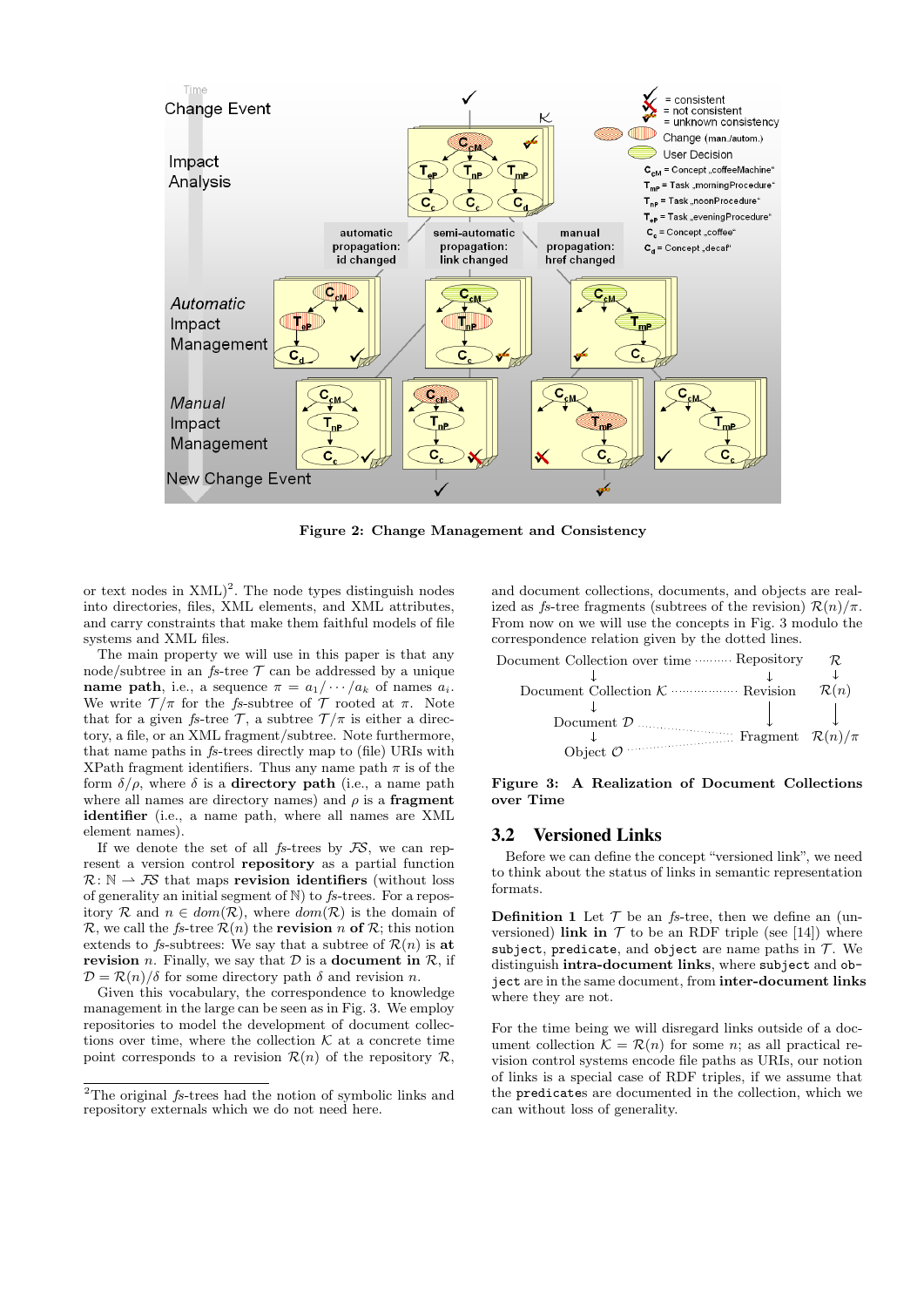The set of links induced by a document collection  $K$  is determined by the representation format of the documents in  $K$ . Instead of making this formal, we will appeal to the intuition of the reader by giving some examples:

- i) conref links in DITA files induce document links for a predicate "input", which tells the formatting engine to replace the value of its href attribute (which resolves into a URI to a specific DITA object) with the title of its object.
- $ii)$  Similarly,  $\infty$  statements in TEX/LATEX induce document links for the predicate "input", which tells the formatting engine to replace  $\in$  (fileURI) with a file referenced by  $\langle\langle\text{fileURI}\rangle\rangle$ .
- iii) <a href='' $\langle \langle \text{URI} \rangle \rangle$ '' $\langle \langle \text{attributes} \rangle \rangle$ ' $\langle \langle \text{label} \rangle \rangle$  </a> in HTML induces a link for the predicate "display", which tells the browser to display the fragment referenced by  $\langle \text{URI} \rangle$ in the browser when the user left-clicks  $\langle \text{label} \rangle$  (details specified by  $\langle\langle \text{attributes} \rangle\rangle$ .

Note that all of these links rely on name paths in  $K$  (realized as URIs) for identification of resources (nodes in  $K$ ). Note furthermore, that all of these induce links whose predicate is pre-determined by the document format, i.e., given by the special syntax and induces a URI referencing a relation from the document ontology and whose subject is the resource containing the syntax that induces the link. We will call such link-inducing syntax in a format  $\mathcal F$  an  $\mathcal F$ -reference. Even though  $F$ -references dominate in semantic formats, we will also cover proper links represented in any RDF representation format; they sometimes exist as standoff markup in KM systems.

Let  $\mathcal R$  be a repository,  $n \in dom(\mathcal R)$  a revision identifier, and  $\pi \in \mathcal{R}(n)$  a name path, then we call a pair  $\langle \pi, n \rangle$  a versioned name path in R. Note that  $\langle \pi, n \rangle$  identifies a resource in a repository  $R$ . Building on this, we can finally define the concept of a versioned link.

**Definition 2** For a given repository  $\mathcal{R}$  we call an RDF triple a versioned link in  $R$ , iff its subject, predicate, and object are versioned name paths in  $R$ . Versioned  $F$ -references are defined accordingly. We distinguish versioned links into inter-revision links/references, iff they involve at least two different revisions, and intra-revision links/references otherwise.

The purpose of versioned links and references is to avoid situations, where the meaning or functionality of an object changes unintentionally due to a change in an object it references; e.g. a mathematical theorem may be invalidated, if the definition of a concept it uses is changed. Intuitively, a versioned link to the definition insulates the theorem against the change.

Note that versioned links generally involve four revisions: The revisions of the subject, predicate, and object as well as the revision of the link itself (e.g. given by the revision of the file that contains the representation of the RDF triple). For versioned  $F$ -references this revision variety is restricted by their special syntactic structure. In particular, the revisions of subject and link are necessarily identical, and the revision of the predicate is given by the format  $\mathcal{F}_1$ , it is therefore uniform over the document. Note that this observation has an implication on the design of document formats: If we want to escape the version identifications of links, we need to use standoff links.

Versioning systems usually reserve a special, intensional "revision identifier" for the respective youngest revision (called the **head revision** and denoted with  $\uparrow$ ). Therefore, we define a versioned name path as head path, iff it is of the form  $\langle \pi, \uparrow \rangle$  for some name path  $\pi$ . To formally differentiate between versioned and unversioned links, we call a versioned link a head link, iff all of its three versioned name paths are head paths.

Wikipedia, for example, uses an underlying versioning system. It strongly advises using versioned references for citing articles (see [20]), on the other hand all links between articles are head links. To understand the advantages and disadvantages of using versioned links, we discuss and exemplify workflows with and without versioned links in the next section.

## 4. ISLANDS OF CONSISTENCY WITH VERSIONED LINKS

Consider the following situation: Author Mike of the "Getting Ready for the Day" DITA scenario (Fig. 1) wants to update morningProcedure.dita to reflect his personal habit change from brewing only real coffee in the morning to also brewing decaf for his girl-friend. He realizes that the concepts in file HotDrinks.dita do not yet distinguish between coffee and decaf. He modifies the concept coffee to include only 'real' coffee and adds a concept coffee-generic to hither relink all present coffee references (see Fig. 4 in the propagation phase). The transformation of concerned links into versioned links means, that these links are frozen to point at the object versioned last. Without the use of versioned links, the whole set-up is now inconsistent as the relinking changes are not yet propagated to morningProcedure.dita. Note that consistency restraints (with respect to reality reflection wrt. Mike's changed habit) were fulfilled before the refinement. If Mike were in a hurry now and if he thus checked the file into a version management system, then this inconsistency were manifested which might yield consequences for collaborators. But let's say, Mike still has time to follow up on consequential changes.

The change impact analysis (if present and enabled) returns a list of potential conflict locations. In this small example the CIA already contains the concept coffeeMachine in HotDrinks.dita, the keydef element coffee in morning- .ditamap, and a conref element in morningProcedure.dita. For use of DITA Priestley suggests to "factor out any context-specific elements" [18], which is practically done by using a DITA map for defining keydef and the (keys/href attributes in the) topicref elements to contain contextspecific information and to reference hither from everywhere else. To achieve broadest possible consistency Mike thus starts propagating the change with modifying the keydef element in morning.ditamap. Note that he probably oversees that term elements are only interpretation help for a locally set string (here: "coffee") and therefore need further attention to keep consistency. If this new change triggers a new CIA yielding a list of all parents of affected term nodes, then transforming them into versioned links would allow Mike to work the remnant propagation requirements first. Again, without versioned links Mike has to hope that he can finish the entire propagation before check-in into the version management system, otherwise he starts to manifest rather complex (i.e., more and more dependent and interrelated) consistency issues. We also like to point out, that without versioned links the original CIA needs to include all potential subsequent changes as it is supposed to show the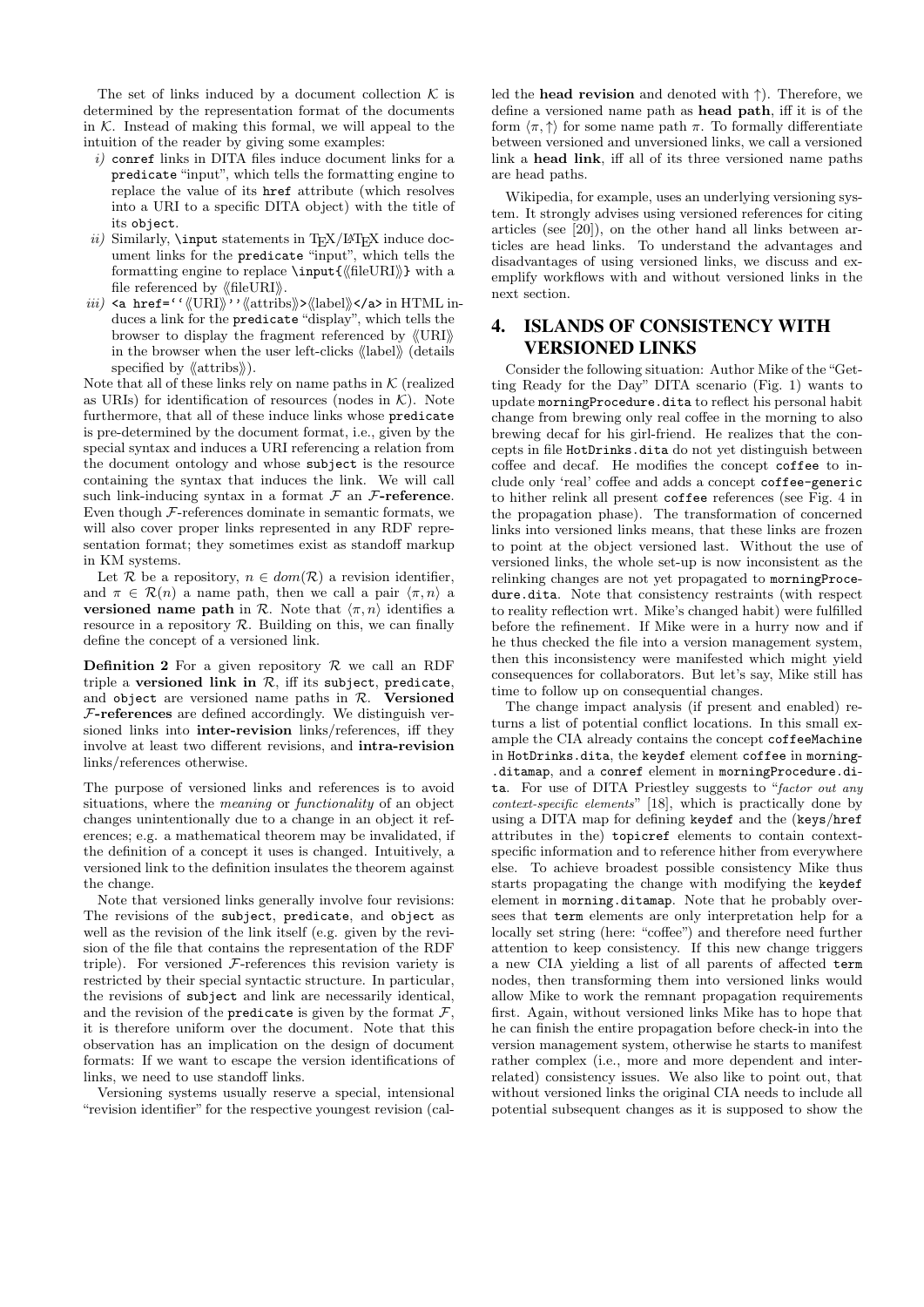



impact of a change. Therefore, the use of versioned links reduces the overall-complexity of changes to a step-by-step complexity. This propagation would have been easier for Mike, if he had consistently used conref elements for referencing as the resp. string is generated from the title of the link target. Here, he will realize only after controlling all the items found by the second CIA, that no further change is needed. Generally, we envision that using CIA as a tool will drastically change DITA best practices.

Before Mike started the whole process, he talked about his plans to Andi by which Andi was motivated to create her own morningProcedureAndi. As the communicated idea was to refine the old generic concept coffee to a new specific concept coffee and otherwise to relink coffee references to coffee-generic ones, she assumed the concept coffeeMachine to become generic as well. Therefore, in order to write her own task, she added the concept decaf to HotDrinks.dita and copied and modified the original task morningProcedure accordingly into morningProcedureAndi. Unfortunately, Mike thought it obvious that with the refinement of coffee comes along the refinement of coffeeMachine. If he has not transformed the links of his first CIA into versioned links (updating her task document by that), this misunderstanding now hinders collaboration on the document collection as the concept coffeeMachine is used inconsistently in Andi's task. Unfortunately, if Andi is authoring her reference after he refined coffee, then the misconception might live on anyway.

To sum up, versioned links allow new, much more flexible workflows. In particular, the complex recursive propagation of change becomes time- and order-independent.

#### 4.1 Islands of Consistency

This example exhibits many typical aspects commonly

found in the human, informal development and change process of technical documents. Conceptually, we can divide this into two phases:

- Knowledge Exploration In this phase knowledge items are created, In particular, concepts are formed and put down in definitions, conjectures about the concepts are proven, and local narrative structures that motivate and connect all of these are established. Note that the consistency of inter- and intra-document links is not the foremost concern here.
- Codification Published knowledge, however, certainly should aim for consistency. The exploration phase thus is followed by a codification phase, when the practice of reorganizing knowledge in documents to streamline the elegance and beauty of arguments happens. In particular, in the codification phase documents are brought into the form of a coherent document (collection) addressed at a particular audience.

Actually, in real life, document development and change usually proceed in multiple phases, interleaving the exploration and codification phases, gradually shifting emphasis from the former to the latter, and from local codification to global coherence concerns, but the conceptual division of these two phases remains useful. Even in the knowledge exploration phase, a (possibly temporary) document form is usually chosen to write down the knowledge items. Note that in these "development documents", global consistency is usually not a primary concern in the early explorationheavy stages, since this is deferred to the codification phase. In the middle phase of the document development and modification process, when concepts, definitions, and links start stabilizing and attention shifts to detail and codification, we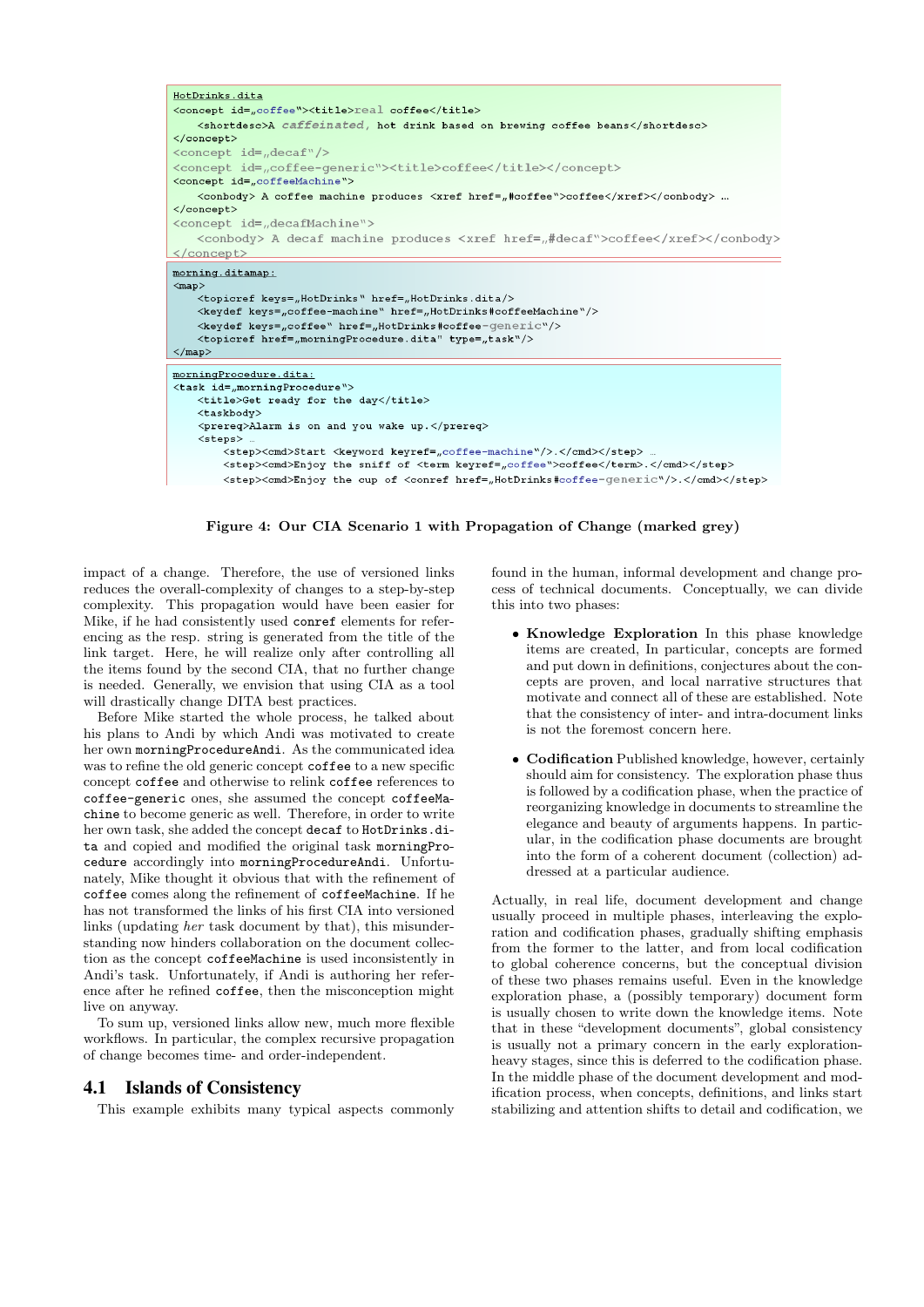observe that authors start establishing document fragments that are internally consistent, but may be inconsistent with other parts of the document collection under development. We call such document fragments islands of consistency and observe that much of the codification proceeds by enlarging these islands and merging them until a globally consistent document (collection) is reached.

We claim that humans implicitly use versioned links in the development and change of technical documents, since they allow us to organize consistency in mutable document collections by fixing revisions and thus insulating against the effects of changes in linked objects. In our elaboration of the "Getting Ready for the Day" scenario, this was also evidential. Explicit versioned links (as presented in Sect. 3) enable the process of maintaining and developing islands of consistency without time or order constraints. Additionally, Haramundanis reports a new modularization paradigm for the information engineer in [10]. This means in particular, that the amount of links is dramatically rising and with it the number of potential inconsistency issues. The underlying reason for this modularization is a growing need for collaboration on document collections. We have outlined in our use case how islands of consistency come in here especially handy.

But maintaing islands of consistency has hidden costs: It introduces inter-revision links – which finally have to disappear – in a document collection and thus weakens its coherence.<sup>3</sup> Therefore, in a sense all what the introduction of versioned links does is that it allows to move parts of the problem of consistency management in the exploration phase into one of coherence management in the codification phase. In this respect versioned links are closer to current scientific publication behavior where we almost only reference archival papers which never change. In particular, new versions of publications are considered as distinct entities with different "URIs"<sup>4</sup>.

### 5. CONCLUSION

We have presented the concept and practices of using versioned links as a tool for managing change in document collections including knowledge repositories, particularly as a tool for maintaining "islands of consistency". Essentially the introduction of versioned links allows to move parts of the problem of consistency management in the exploration phase into one of coherence management in the codification phase. However, we contend that this allows for much more flexible and natural workflows, and is thus well worth the (minimal) effort in extending the representation formats to versioned links.

We loosely built our discussion on the model of a centralized RCS like Subversion. At first glance, one may be tempted to think that distributed RCS (DRCS) like Git or Mercurial already support the "islands of consistency" practices versioned links are designed for (to get an overview of their differences see e.g. [16]). Indeed, one can see and use each local repository in a distributed network as such an island, and the practice of pulling changes from local

repositories as a coherence management process. But note that this approach only supports the equivalent of file-level versioned links and is therefore too course-granular for technical knowledge which requires object-level links. Incidentally, programming languages mainly support file-level links, so DRCS fit the versioned packages development model in Software Engineering. We conjecture that in this case, a repository network is essentially isomorphic to a flattened repository with versioned links. It seems possible to mimic versioned links in DRCS, if we are willing to break apart documents into object-size files using an inclusion technique like XInclude, but this seems a larger intervention than the introduction of versioned links we propose. We used the centralized model in this paper, since we have the TNTBase system [21], that offers efficient access to versioned XML objects, given a similar XML-fragment-access-enabled DRCS, studying the interaction of versioned links with distribution will probably lead to even more natural workflows.

In this paper we have defined the concepts and looked into the workflows afforded by versioned links. The eventual practicability of the extension will of course only become apparent when versioned links are supported in editing and knowledge management environments. For instance, editors could have a configuration option that allows to specify the default behavior when no revision is given, that is either we assume head revision or the current revision. Similarly, the underlying revision control system could be extended to automatically introduce versioned links; Consider a situation, where an object  $b$  is referenced by an object  $c$ . In this case, the RCS can change the head link in c to a versioned link to b at the last revision before the change. It is easy to see that versioning all such references to b conserves consistency. This behavior is essential in multi-author situations, for example, if the author of b does not have write access to c and only its authors can propagate the changes to upgrade the reference on  $c$  to  $b$  to a head link again. So in this case, the RCS would probably notify the authors of  $c$  of a coherence enhancement opportunity. For the codification phase we wish for a coherence management module in editors. It could step through inter-revision links and jointly present difference-marked up versions of subject, predicate, or object, for instance. Then it might offer the author the choice between upgrading the link revision or copying the object. For collective authoring situations in larger document collections we could imagine a notification system for revision updates.

### 6. REFERENCES

- [1] M. Abramowitz and I. A. Stegun, editors. Handbook of Mathematical Functions (with Formulas, Graphs, and Mathematical Tables). Applied Mathematics Series. National Bureau of Standards, 1964.
- [2] ACM Special Interest Group for Design of Communication. Proceedings of the 28th ACM International Conference on Design of Communication, SIGDOC '10, New York, NY, USA, 2010. ACM Press.
- [3] S. Autexier and N. Müller. Semantics-based change impact analysis for heterogeneous collections of documents. In M. Gormish and R. Ingold, editors, Proceedings of the  $10^{th}$  ACM symposium on Document engineering, DocEng '10, pages 97–106, New York, NY, USA, 2010. ACM.

 $\overline{^{3}{\rm{We}}}$  could define/measure the "revision coherence" of a document collection as the number of intra-revision links.

<sup>4</sup> In situations, where this practice is lax (e.g. in editions of books), this has been known to lead to problems, see [4] for an example, where the loci of branch cuts in definitions of special functions vary between editions of [1].